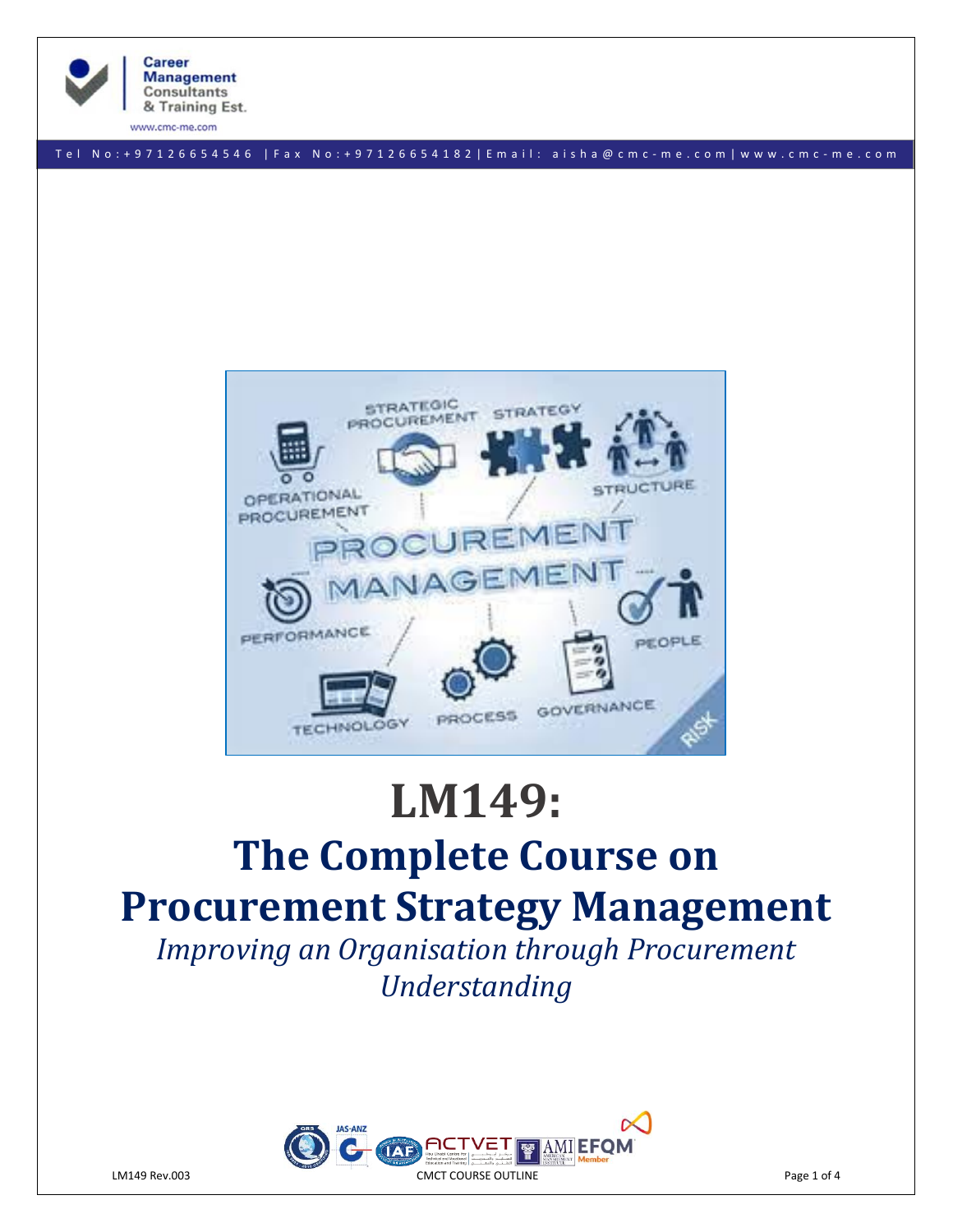

www.cmc-me.com

#### T e l N o : + 9 7 1 2 6 6 5 4 5 4 6 | F a x N o : + 9 7 1 2 6 6 5 4 1 8 2 | E m a i l : a i s h a @ c m c - m e . c o m | w w w . c m c - m e . c o m

### Training Description:

This intensive training course covers the skills required to lead a procurement team to world class performance. It focuses on the common "gaps" in performance that must be filled in order for Purchasing Management to provide the continuous improvements needed for organizations to meet their strategic objectives.

The course encourages everyone how to be proactive rather than reactive in procurement activities and how to be working on the "right" things that display Purchasing's creativity, flexibility, and supply market knowledge. It establishes how to provide and measure purchasing contributions to the organization so that this critical function can be elevated as a core organization competency

#### The training course will highpoint:

- ➢ The skills and attributes of world class Purchasing Personnel
- $\triangleright$  Measuring leading performance
- ➢ Selection and application of management strategies
- ➢ Understanding the changing International Best Practices
- $\triangleright$  Managing supplier to obtain best in class results

# Training Objectives:

#### By the end of the training, participants will be able to:

- $\checkmark$  Learn how to develop high performance purchasing organizations
- $\checkmark$  Develop strategic purchasing plans & discuss how to improve internal customer service
- $\checkmark$  Appreciate and see the analytics that guide procurement strategies
- $\checkmark$  Explore many ways of reporting key performance indicators (KPIs)
- $\checkmark$  Understand the most important competencies for purchasing personnel

# Training Designed for:

This course is intended for Procurement and Contracts personnel, Purchasing, Procurement, Contracts, Contract Administration, Projects personnel, Engineering, Facilities, Finance and Maintenance Personnel, Personnel involved in the planning and management of tender process as well as Leaders in the acquisition of materials, equipment and services.

# Training Program:

#### *DAY ONE:*

- ❖ Pre-Test
- ❖ Steps to Becoming World Class
	- What World Class Procurement Departments do differently
	- Category Management & Strategic Sourcing
	- The Kraljic Matrix
	- Winning Procurement Competencies
	- Build a Solid Business Case

#### *DAY TWO:*

#### Evaluating Your Own Operation

• Procurement Gap & Benchmarking Analysis

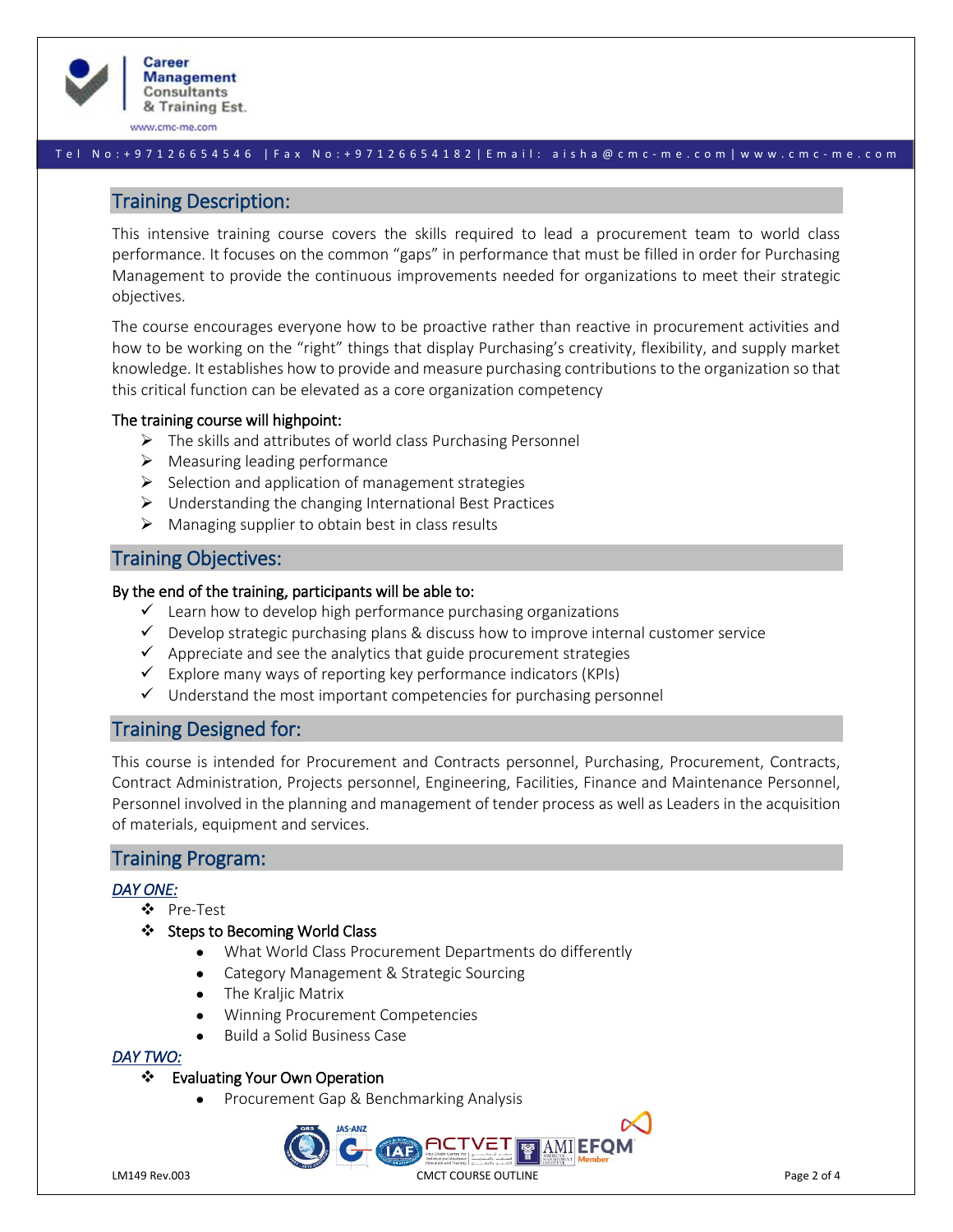

**Career Management Consultants** & Training Est.

www.cmc-me.com

#### T e l N o : + 9 7 1 2 6 6 5 4 5 4 6 | F a x N o : + 9 7 1 2 6 6 5 4 1 8 2 | E m a i l : a i s h a @ c m c - m e . c o m | w w w . c m c - m e . c o m

- Spend & Opportunity Analysis
- Developing the Procurement Department Strategic Plan
- Developing Key Performance Indicators (KPI) For Procurement
- Material Chain Management

#### *DAY THREE:*

#### ❖ Continuous Improvement Roadmap

- Key Enablers of Procurement
- Agile Procurement
- Supplier Pricing and Managing Price
- Cost Reduction Strategies
- **Digitalisation**

#### *DAY FOUR:*

#### ❖ Supplier Management Approaches

- Supplier Classification System
- Supplier Qualification Methods
- Supplier Performance Metrics
- Managing Procurement Risks
- Contract Management

#### *DAY FIVE:*

#### ❖ Improving the Image of Procurement

- Global Sourcing
- Market Intelligence
- Stakeholder Management
- Ethics & Corporate Social Responsibility
- Keeping Current in the profession
- ❖ Course Conclusion
- ❖ Final Examination and EVALUATION

#### Training Requirement:

"Hand's on practical sessions, equipment and software will be applied during the course if required and as per the client's request."

This training course is available upon request in English or Arabic. Content, location and duration can be adapted to your specific wishes. It is therefore possible to focus on specific modules of the training course as per client's learning needs and objectives. Further, it should be forwarded to us a month prior to the course dates.

# Training Methodology:

This interactive training course includes the following training methodologies as a percentage of the total tuition hours:-

- 30% Lectures, Concepts, Role Play
- 30% Workshops & Work Presentations, Techniques
- 20% Based on Case Studies & Practical Exercises
- 20% Videos, Software & General Discussions
- Pre and Post Test